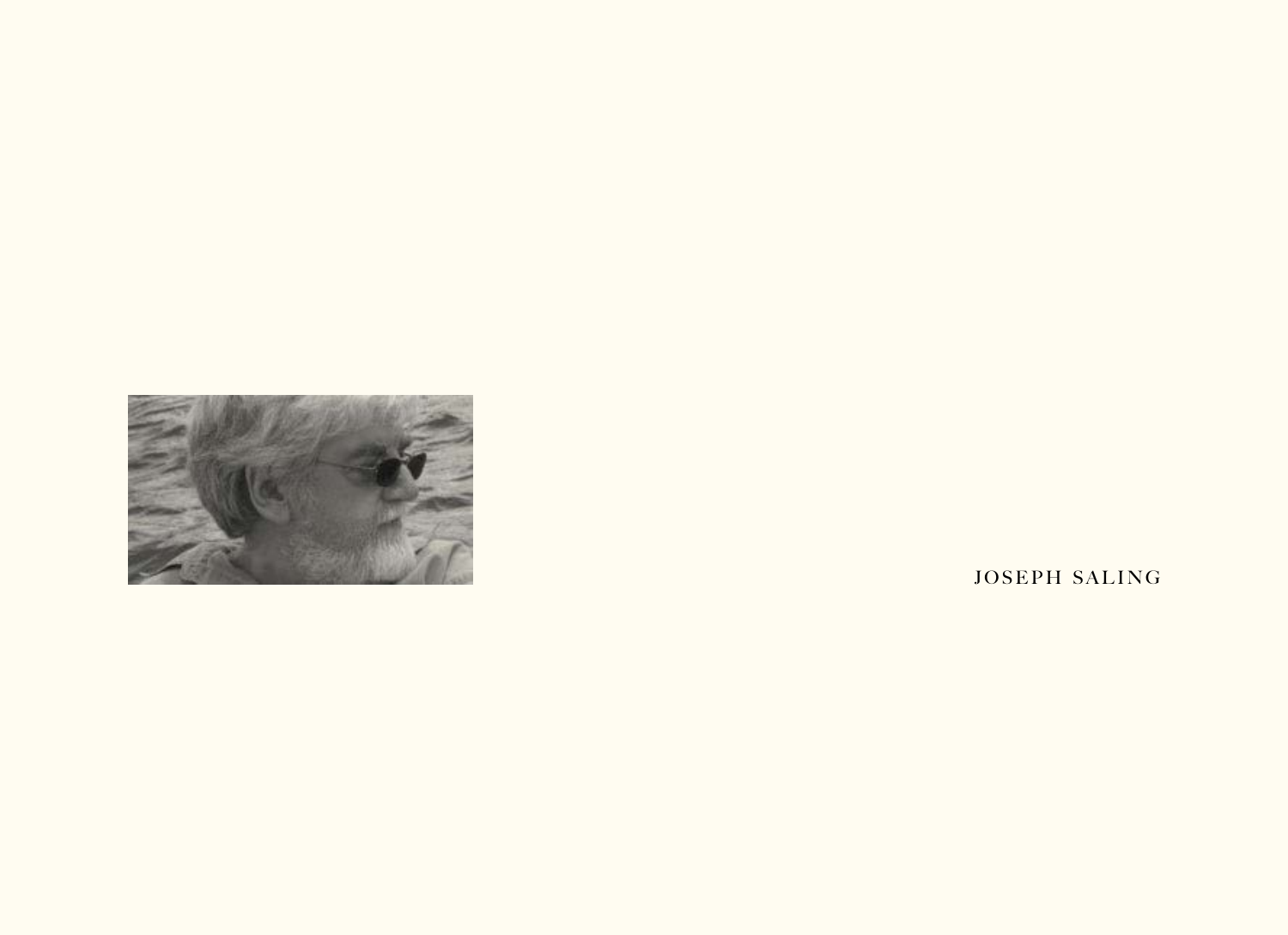## Fireflies saling

1962.

Mary Ann, with autumn hair and eyes the rarest green. Mary Ann feeds the pigeons in the school court yard and prays at early mass with the nuns. Mary Ann teasing, running with my hat in her hand, throws it into a rose bush in front of the convent.

"Ouch! Stop that Jason! You're pulling my hair!"

Mary Ann rushes through the back door, bursting in on her family in the final stages of dinner. "I told Jason to come home with me. We've got play rehearsal and he was just going to wait at school.

*It's too far to walk home and come back,* I'm ready to say, but I don't need to.

"I told him he could eat with us. I knew you wouldn't care. He wasn't going to eat anything."

"Of course he can. Mary Ann, show Jason where the bathroom is so he can wash his hands. How's your father, Jason?"

"He's fine ma'am. I'm not any bother am I?" "Of course not. Go wash."

Mary Ann's father is buried behind a veil of Cherry Blend while leafing through the pages of *Time.* "Missed your father at St. Vincent's meeting, Jason. Is he all right? Not sick is he? I haven't seen him at church recently, either."

"No sir." I'm looking at pork chops stuffed and baked, green peas with mushrooms, and home cooked applesauce. "He's busy. He's out of town a lot for art shows and seminars."

"And your aunt, Jason?" Mary Ann's mother asks, cutting pumpkin pie and putting it on the table. "I haven't got any more milk. Do you drink coffee?"

"No, ma'am. I'd like some water if you've got some." Mary Ann's father laughs.

"We miss her at Wednesday bridge."

"She's busy too. She does Pop's paperwork and most of his scheduling. Pop says they both had more time before he got famous. Says he was happier then."

"Don't you believe it," Mary Ann's father says, putting down *Time* to look at *Life.* "He wouldn't change back for an instant."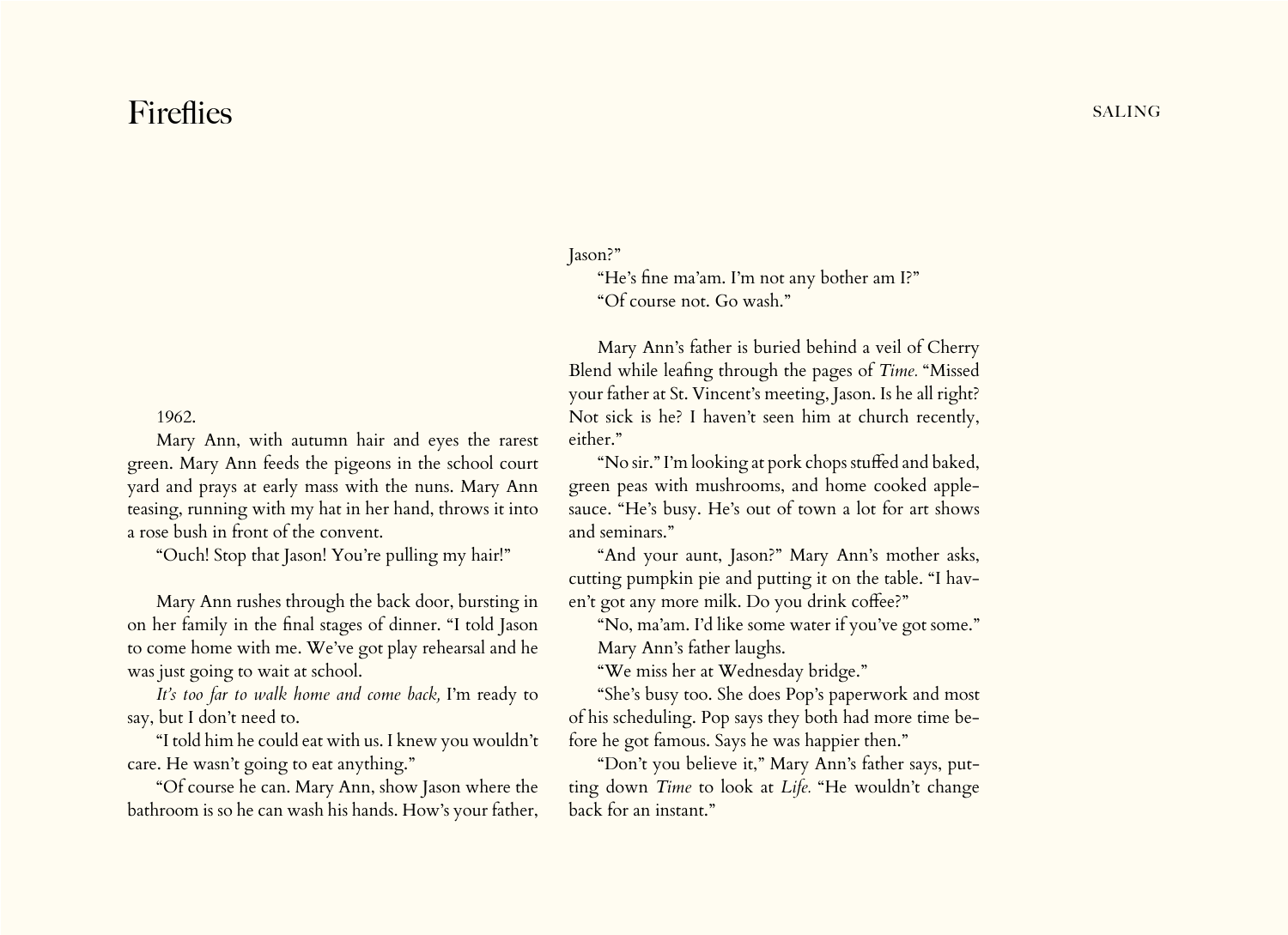"C'mon, Jason. Daddy, leave him alone. We've got to eat and get back."

On the way back to school, we stop beside a deserted barn, a remnant of the original farms from before they filled in the creeks, cleared the trees, and marked off streets where they could build houses on top of cornfields. We stop to count the stars.

"I like you, Jason. I like you a lot. And my folks like you. They don't like too many of my friends. But I'm glad they like you."

We kiss there beneath star number 893 and then race back towards school before the wind can catch us loitering and whisk us off to some court. *Guilty as charged, Your Honor. Loitering and kissing in the neighborhood of stars.*

A hint of strawberry sachet. Howard found them, bound in pink yarn beneath a pile of rayon slips. "They're love letters, aren't they?" he asks.

C*hicago. New Orleans. San Francisco. Los Angeles, Atlanta. New York.* "Where'd you get these?" I ask.

"From her middle drawer."

"What were you doing in Aunt Margaret's dresser?" "Just looking."

"For What?"

"Just looking. That's all. They're love letters, aren't they?"

"I don't know. Put them back."

"They're from Pop aren't they, Jason? From when he goes away."

"You're not supposed to get in other people's things. That's like stealing."

"You think they're going to get married? You think we'll have to call Aunt Margaret Mom, or what? Let's read them."

"They can't get married, dummy. Aunt Margaret's still married."

"But I heard Pop say Uncle Will's as good as dead."

"But he's not dead. He's alive, and they're Catholic, and we're Catholic, and there's nothing anyone can do. Now put them back dammit."

A thin pencil line of orange defines the edge of the western sky, and above us stars blink into a chilly existence.

"Isn't it lovely?" Mary Ann asks.

"What?"

"The sky, stupid. Jason, how can you stand out here and not know what I'm talking about?"

"When I'm with you, Mary Ann, all I see is you."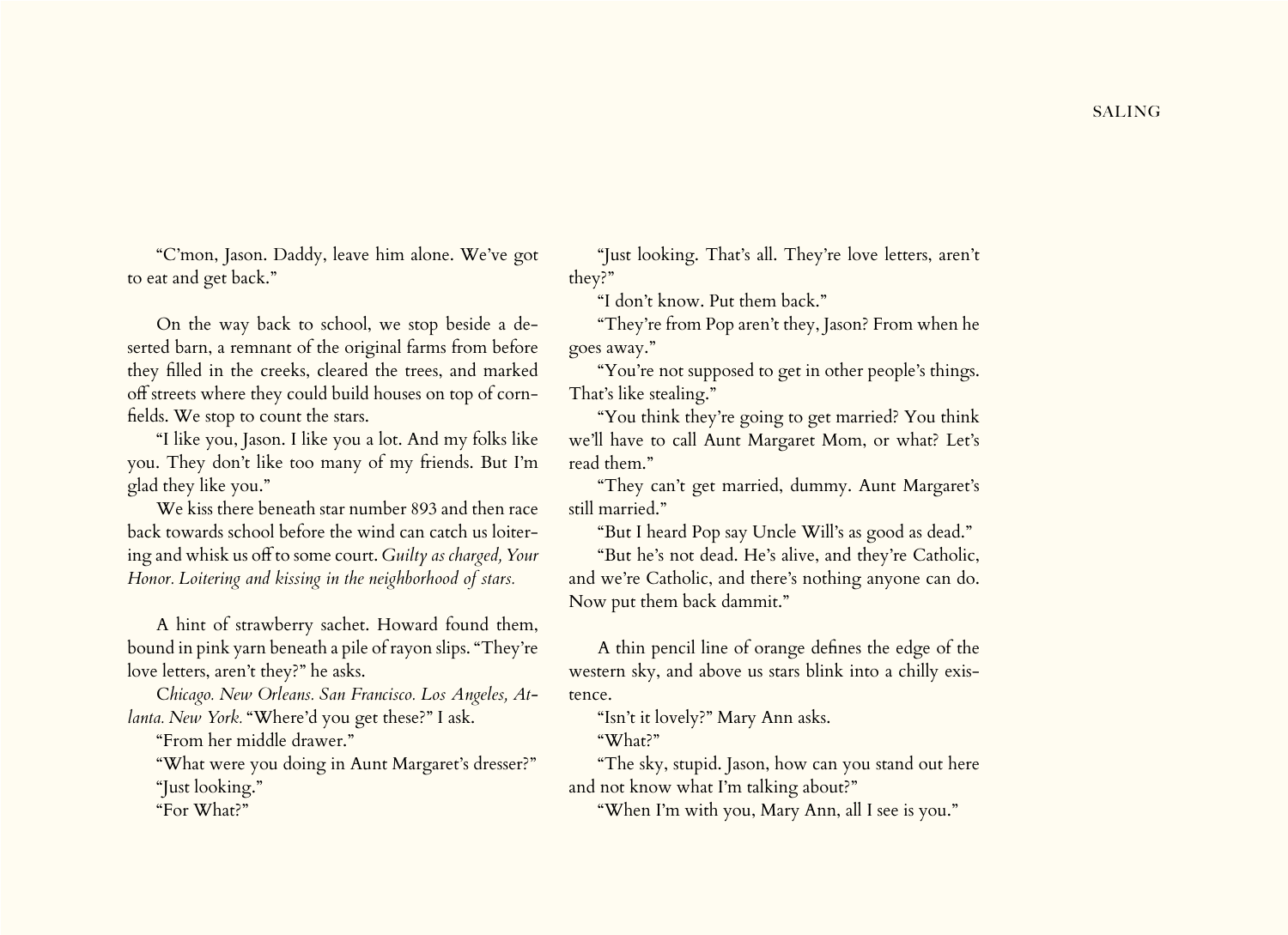"Don't." She wrinkles her nose without looking at me and keeps her eyes fixed on the stars. "You don't do it right. It doesn't sound the way it should when it comes from you."

Once a week I have dinner at Mary Ann's.

Jeannie, Mary Ann's younger sister, watches me as I stand beside the sink with a glass of water in my hand. She's a high school freshman with hair the color of dark cherries, full lips, and a mature figure that she presses against her partners when she dances. Hints of forbidden perfume and secretive "mmmms" against a partner's ear. She watches me and I become embarrassed and have to turn away before being exposed as a lecher right there in front of Mary Ann's family. I draw another glass of water. "She bathed in dew in the valley and walked…"

"Give me those you little creep." Steven, the ten year old brother, has found Jeannie's cache of love poems and begun reading them while standing in the doorway between the living room and kitchen. "Give me those!" Steven takes off and Jeannie chases him through the hall.

"Next week's a big one for you kids, isn't it?" Mary Ann's father, now in a constant cherry fog, says. He rises occasionally from the columns of *Time* to speak. "School play. First issue of the paper. I don't know how you kids

do it. Science club. Seminars. Everything else and still study. I remember when I was in school . . ."

"Daddy, you can't remember that far back and you know it."

He puffs his pipe and pulls his ear then buries himself in the pages of the magazine. I say goodbye to Mary Ann's mother while Mary Ann kisses her father on the forehead, smiling when he rolls his eyes up to her and then back down at the article in front of him.

Pop's sketchbook filled with pages of Mom. Mom in the hollow of Old Man's Cave. Mom gazing across the Detroit River from Windsor. Mom, nude, reclining, eyes laughing, mouth pouting teasingly. A sheet draped over her shoulder, one breast triumphantly exposed like a painting by Gaugin. A virginal goddess in a waist high field of daisies. Diaphanous folds of cloth clinging to sculptured youth.

Maybe she posed. But Pop draws her even now. In the downtown library, there is a painting called "The Dance." In one corner, Mom sits at a window in which a backwards "CAFÉ" sign makes a half circle of light above her head. She stares toward the street and ignores the couples in the middle of the floor.

Sometimes, he doesn't know it. Once after staying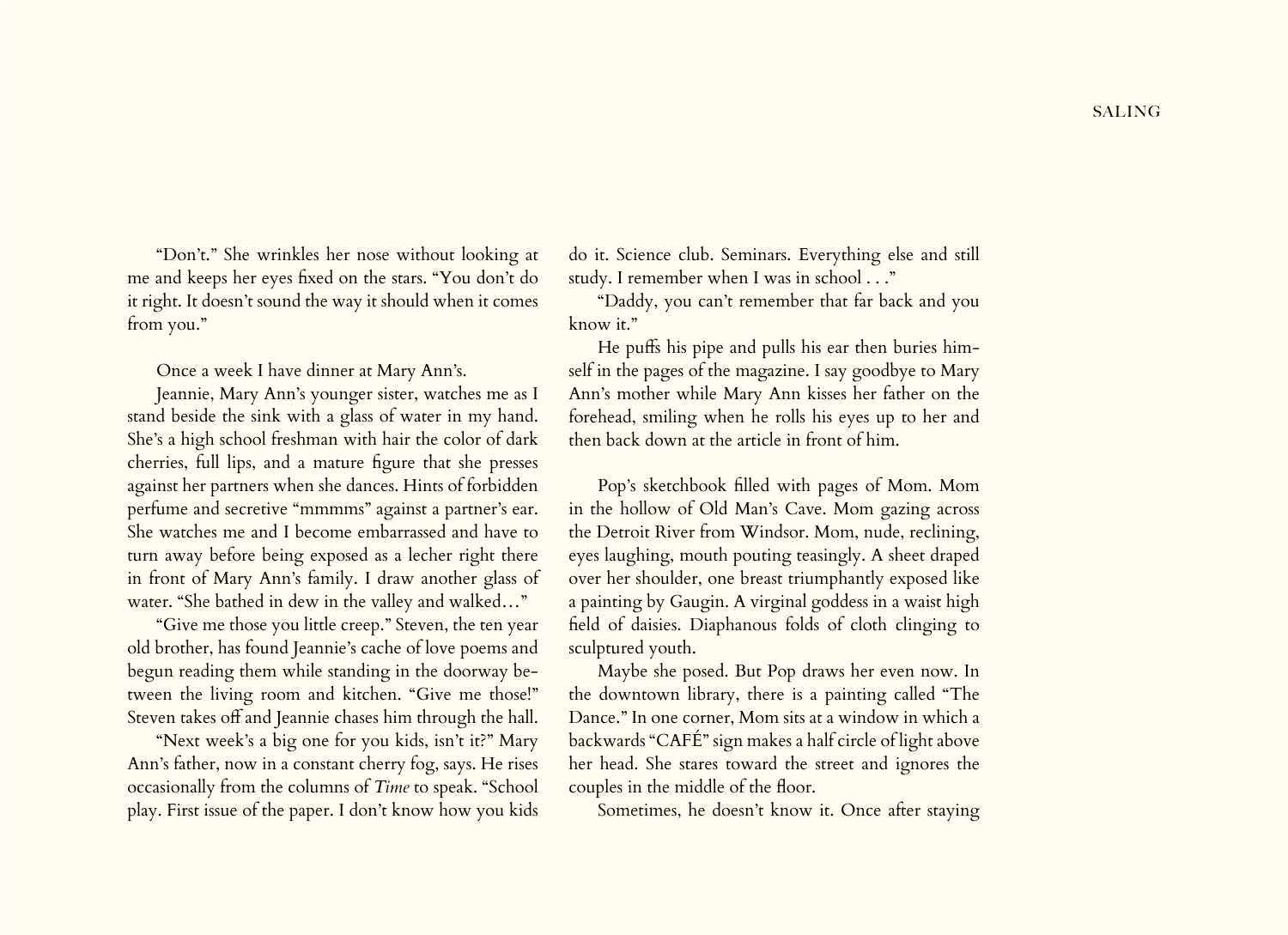up all night to read a Bromfield novel, he painted a panorama called "The Farm." Aunt Margaret pointed it out. In every scene, she was there. Sometimes old, sometimes with red hair. But always the same woman in progressive frames of her life.

Flipping the pages, I linger over each charcoal drawing and pencil sketch. Mother before cancer destroyed her body. Mother as a lover. An artist's mistress. A mother a son seldom sees, and I can hear her laugh as Pop shows her the drawings. See her blush as she extracts a promise from him never to show them, to either destroy them or put them where they'll be safe, where the children will never see them. And I hear Pop's answering laugh, silenced now for more than four years, teasing her while running his fingers through her corn silk hair and whispering her name. *Sarah*.

I close the book. Visions of Mother mingle with memories, and the two don't always mesh. I return the sketches to their shelf, the book carefully put back beneath three rolled up posters. Emotions swirl inside me, a mixture of fear and anger. Arousal. I leave the garage studio on a cold Saturday afternoon, the first in November, and I watch the fireplace smoke curling above the chimney.

Aunt Margaret's turkey, cranberry relish, and stuffed celery with fancy cut radishes and corn custard. Asparagus and a lettuce wedge salad with Uncle Joe's sweet ranch dressing. Everyone on Margaret's side of the family except her father has come for Thanksgiving dinner. Grandpa refused to come.

The old man has hated Pop since Mom first introduced them twenty years ago. At Mom's funeral, the seventy-five year old veteran swung his heavy cane at his son-in-law and called him a soulless bastard. Everyone said it was grief and felt obliged to point out how well he had borne the strain. They led him away to an empty parlor where he sat – hands on his cane, chin on his hands – and stared at the wall.

Three weeks later, he came to the house with Grandma and Uncle Pete, Margaret's and Mom's youngest brother, to take Margaret home. But when she announced she was staying, he threw his cane across the room, narrowly missing Pop's head and knocking an ancient Japanese vase from the mantel. Then he stood and walked out unassisted, refusing help from his wife, who followed just ahead of Margaret. Pete stayed behind to apologize, but Pop, staring at the broken porcelain in front of the fireplace, silently waved him away with the cane he had picked up from the floor.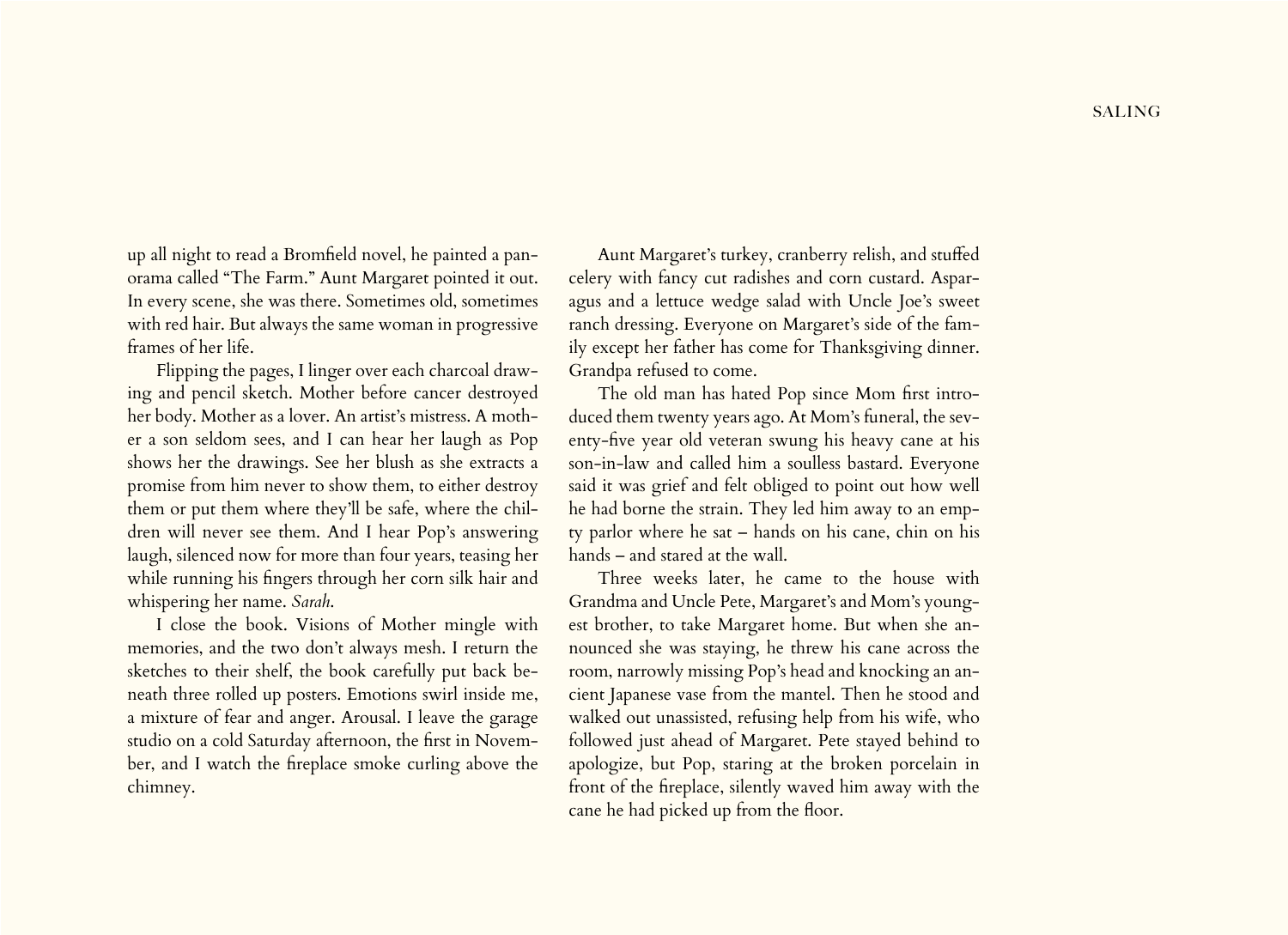"Not one but two!" Grandpa was shouting in the foyer as Howard and I stood in the arch between the living room and hall and watched Grandma try to comfort him. "Damn it, woman, keep your hands to yourself. Satan has claimed two of my daughters and all you can do is brush lint from my coat."

Aunt Margaret stood facing him. "I don't understand you. I don't know what you can be thinking. Eugene and these boys…"

"Body and soul!" the old man shouted at her. "Body and soul. And you with a husband in a hospital full of loonies. If I stopped paying. . ."

"Daddy! Please! Stop it,"

"Come, Eva." He stomped from the house and planted himself in the back seat of Pete's car while his wife stood in the doorway and stared at their daughter. Grandma's eyes said she wanted to stay. They also said she wished Margaret would go with them. Then she left, followed by Pete, who got in the car and drove away. Before the car had left the driveway, Margaret was in the living room on her knees at the edge of the rug next to Pop, picking up the pieces.

After dinner, I take my cousin June out across the ravine toward the edge of the wood where we scare up a covey of quail. Howard, following, raises an imaginary gun to his shoulder. "Pow! Pow!"

"Get lost, you turd," I say.

"Where you taking her, Jason? To the cave?"

"I said get lost. Go on. Go back to the house."

"I don't have to. What's matter? Fraid someone's going to see you play kissy face?"

"Jason. We'd better get back," June says.

"June, wait. You damn little…damn…damn you. June! June, wait up."

"Mary Ann is really sick." Jeannie says pushing up close to me, and I feel her cheek move against mine as she lifts her lips up toward my ear. "She was really bad Christmas night." We're dancing in our socks in a gymnasium with red and green flood lights. "But the doctor says she'll live." She wrinkles her nose the same way Mary Ann does. But it isn't disgust. It's an invitation.

"She sounded OK when I called," I say. There's something forbidden about dancing with Jeannie while Mary Ann lies pale and waning on her bed.

"She's getting better. She was well enough to get mad at Mom when she wouldn't let her come."

She squeezes me impossibly close, and I know I should leave her, leave the dance and race through the snow to sit at Mary Ann's bedside and nurse her back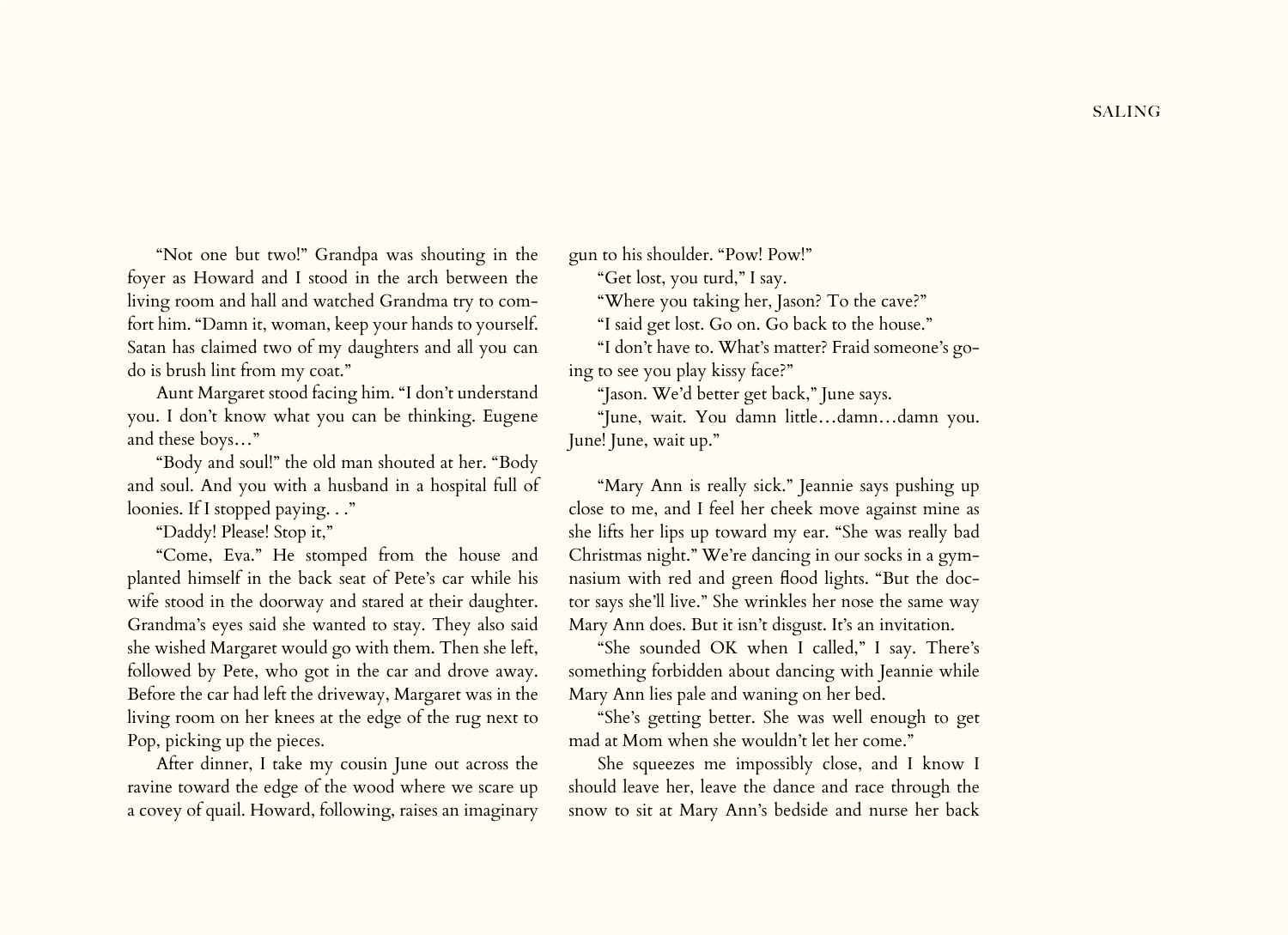to health. But Jeannie is here, and it's warm in the gym. And there is the promise of a walk through the empty school halls after the next dance.

"Jesus! What are you doing?"

"Don't, Jason. Don't curse," Tina, my date for the night because Mary Ann said she was going to be busy, says.

The wind is driving the pellets of icy rain against our face, and the umbrellas are useless. Mud covers our ankles in the school parking lot while Tina, a ballerina, leaps over one puddle and then another.

"You're splashing mud all over us. Jesus! Watch out will you!"

"I asked you not to curse."

"Look at me. My legs look like a fucking hippopotamus."

"I'm not going another step until you apologize," Tina says stopping still 20 yards from the entrance to the gym."

"OK. I'm sorry. Now will you hurry up for chrissake? They can't start the game without me."

Tina stands in the mud and the cold and waits for an apology. "You are hateful," she shouts after me, her voice dying in the wind.

Inside, I take my place at the scorer's table and begin copying the names and numbers of players from both teams into the book and get set to keep track of who plays and who scores or fouls as the teams come to center of the floor. The gym is filled to capacity, but I can see Mary Ann sitting in the fifth row with Marty Williams on the opposite side of the court. During the half, while cheerleaders turn cartwheels, I watch Mary Ann and Marty climb down from their seats and make their way to the exit. At the doors, Marty turns and looks back at me then waves. It's too late to pretend I don't see them, so I wave back and take the coke the opponent's scorekeeper offers. Mary Ann doesn't look at me as they leave.

Outside after the game, the wind has calmed but the rain keeps coming down. Tina is waiting for me at the car. "I'm sorry," I say. "About before." But she sits silently the whole way home, staring out the window so she doesn't have to look at me. She doesn't want to go for pizza; doesn't wait for me to come around to open the car door when we get to her house; and walks ahead of me to the door where she tosses back a barely audible good night that is lost in the freezing rain as the door closes.

In March, Aunt Margaret goes with Pop to Baton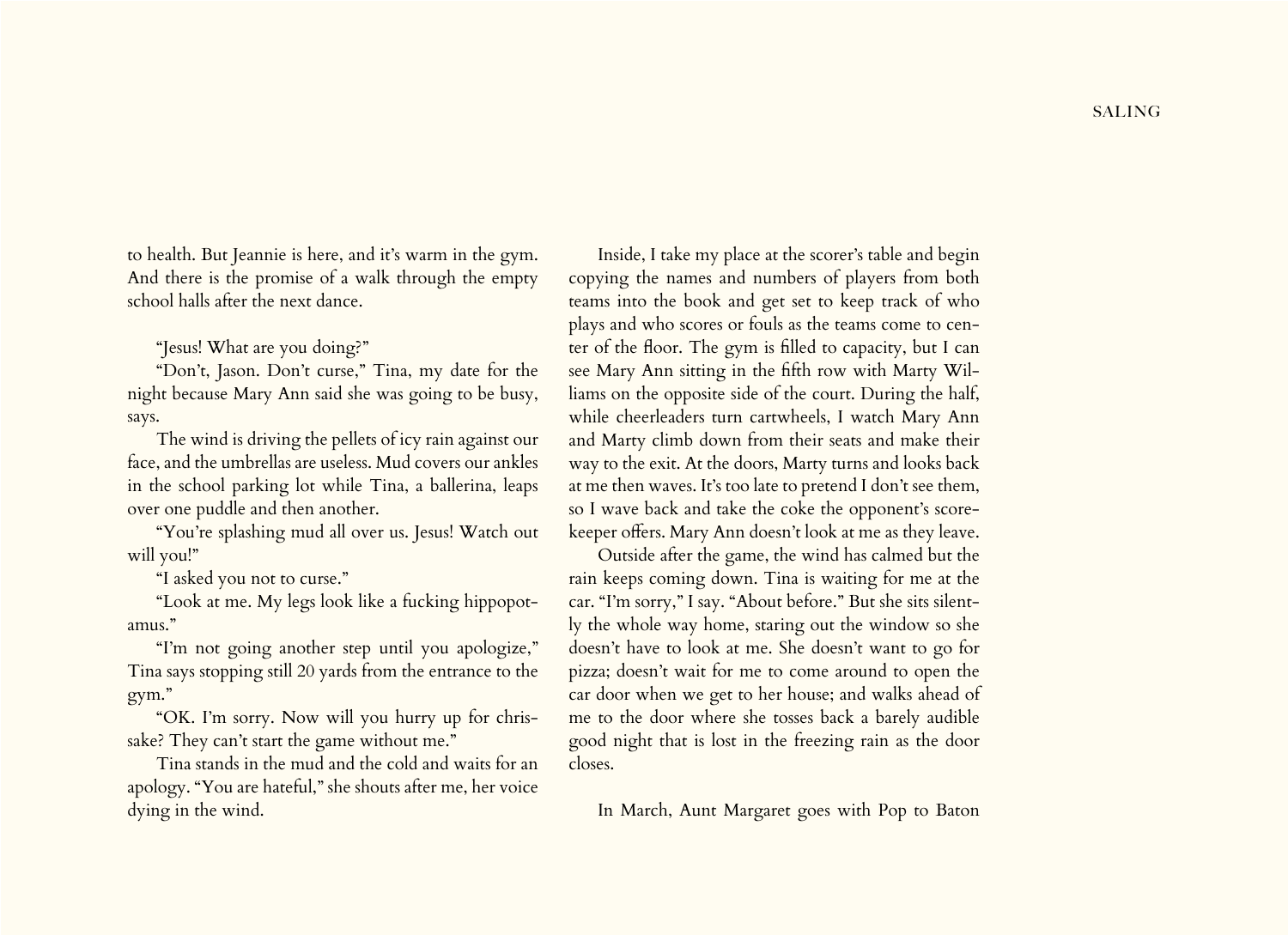Rouge where he gives a seminar and from there to New Orleans. "Why don't we make it our honeymoon?" he asks one night before they go.

"I wish we could."

"We can."

In my mind, I see Uncle Willie. Master Sergeant Willard Spillwell. Ten years at St. Theresa's where I envision him seated on a hard bunk, staring at the walls of his tiny cell with bars on the door and a window too high to reach. One naked bulb hangs in the middle of the room over an unfinished worm riddled table. His beard never grows and always looks a week old. His worn army shirt is sweat soaked and stained black by blood. Cockroaches crawl around his feet while he sits stoically staring at the harsh stone wall and says nothing.

At times they say he is lucid enough to remark on the fresh flowers on his side table and smile at the nurse while he pauses on his daily walk to smell the roses outside his window. In the winter he builds snowmen or makes snow angels for other patients to see. But most of the time he is lost in a fog on top a hill in Korea or in the middle of a snow storm in a German forest. The faces of people he sees around him become the composite of two wars. Companies of muscled youth weave in and out of one another, and the names become mixed as Willie

searches for patterns in an effort to predict. "For if one can predict," he tells a nurse one day, "one can survive."

Aunt Margaret visits him once a month. Drives the one hundred and fifty miles by herself to listen to him babble and then comes home to report what she has seen. "He doesn't remember me from one time to the next, Gene. He doesn't know who I am. Today he thought I was an Army nurse, and he told me about 'Peggy.' Told me how pretty she was. Told me this was going to be the last war."

She repeats her conversations to be free of them and then steps back into her role as woman of the house.

"You know we can't be married as long as Willie's still alive."

"He's never going to get well," Pop says.

"Don't, Gene, please."

"But hell, Margaret..."

"I know. Just be glad I can go with you. Please."

Aunt Margaret has moved into the sketch books. I haven't seen them, but I know she's there, just as long ago she moved into Mom's room and took her place in Pop's bed.

Mary Ann wears jade taffeta, long white gloves, and a corsage of six sweetheart roses. Her hair is done up in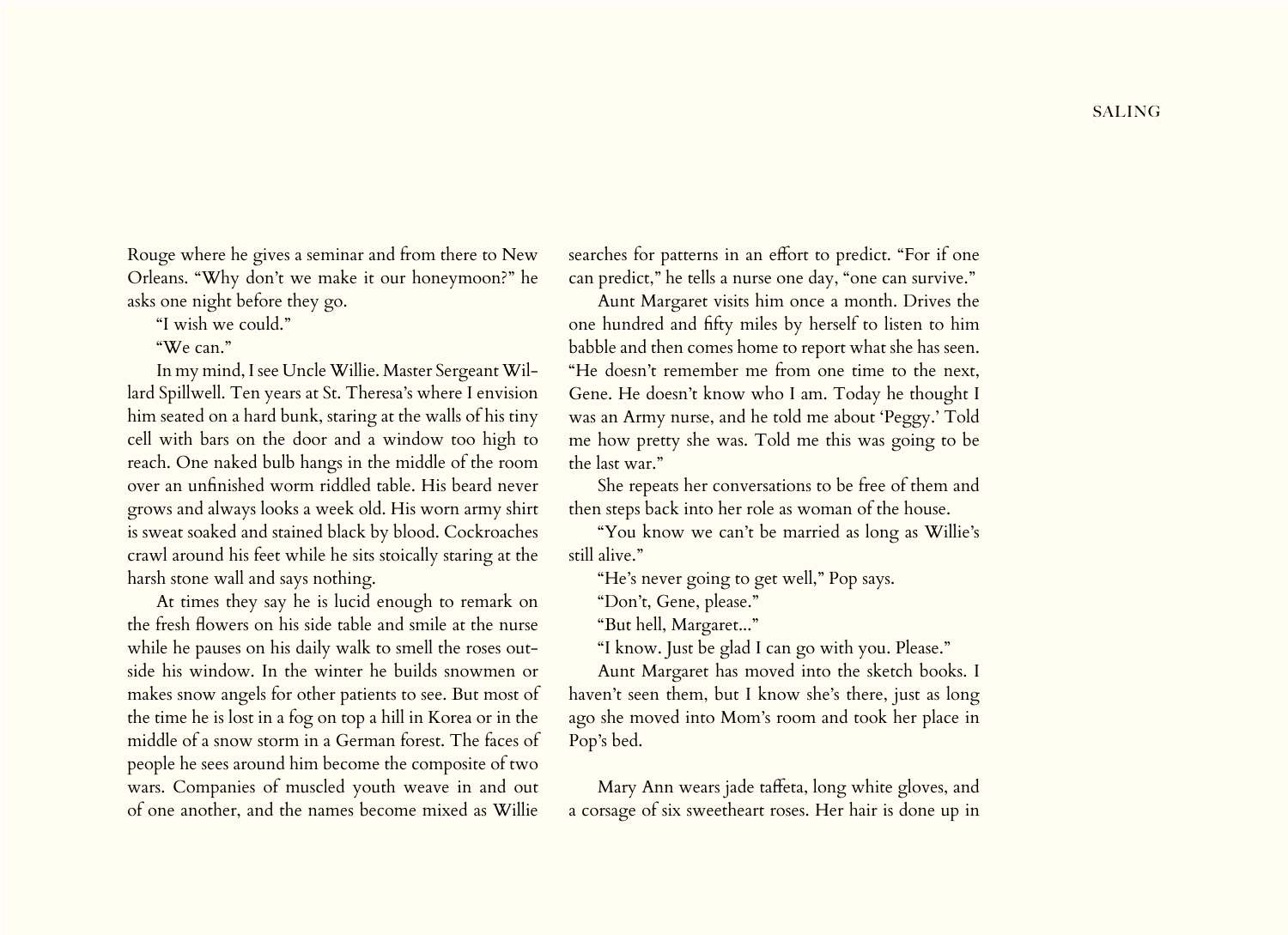a tight bun, and a string of jade hangs about her neck. "Moon River" comes from the lounge on the other side of the wall, and Mary Ann and Lois excuse themselves to go to the ladies room. "What a night," Jack says.

"Yeah," I say, closing the menu. "It's hot in here." "So is Lois." He laughs. "How 'bout Mary Ann?" "Just lay off."

"Striking out again? Listen, later tonight, I'll drive down Overbrook. With me and Lois in the front seat, the moon in the sky, she'll have to come across."

"You trying to end it for me or what?"

"Just doing you a favor."

"Well I don't need it. Just stick to the original plan." "OK. You grow up and be a virgin. Not me, man."

We're sitting side by side on the swing in Mary Ann's front yard with the light from the porch pushing our shadows out across the lawn. It's been a little over a half hour since Jack dropped us off and drove away with Lois. "I've had fun tonight, Jason." Mary Ann says, holding my hand against the seat between us.

"Yeah. Me too."

"I suppose I ought to go in. Mother and Daddy are probably waiting to hear about my first prom."

"Mary Ann, I…"

"I wonder where they went." "Who?" "Lois and Jack." "I don't know. Around the corner somewhere. I don't want to talk about them. I…" "I wonder what they're doing." "What do you think they're doing? You know what they're doing. Girls talk too. Just like guys." "Did you ever…" she pauses. "You know. Did you…" "What?" "Do more than just kiss?" "What?" "You know. Have you ever…" "No." "Never?" "Why do you want to ask such things?" "I don't know. Kiss me so I can go in." "Mary Ann. I want to tell you something first." "Don't, Jason. Just kiss me."

"I think I love you."

"Don't spoil the evening. Please." She kisses me and then vanishes through her door, and I'm left alone with the yellow porch light pushing against my back. I sit there for another 10 minutes and then get up and walk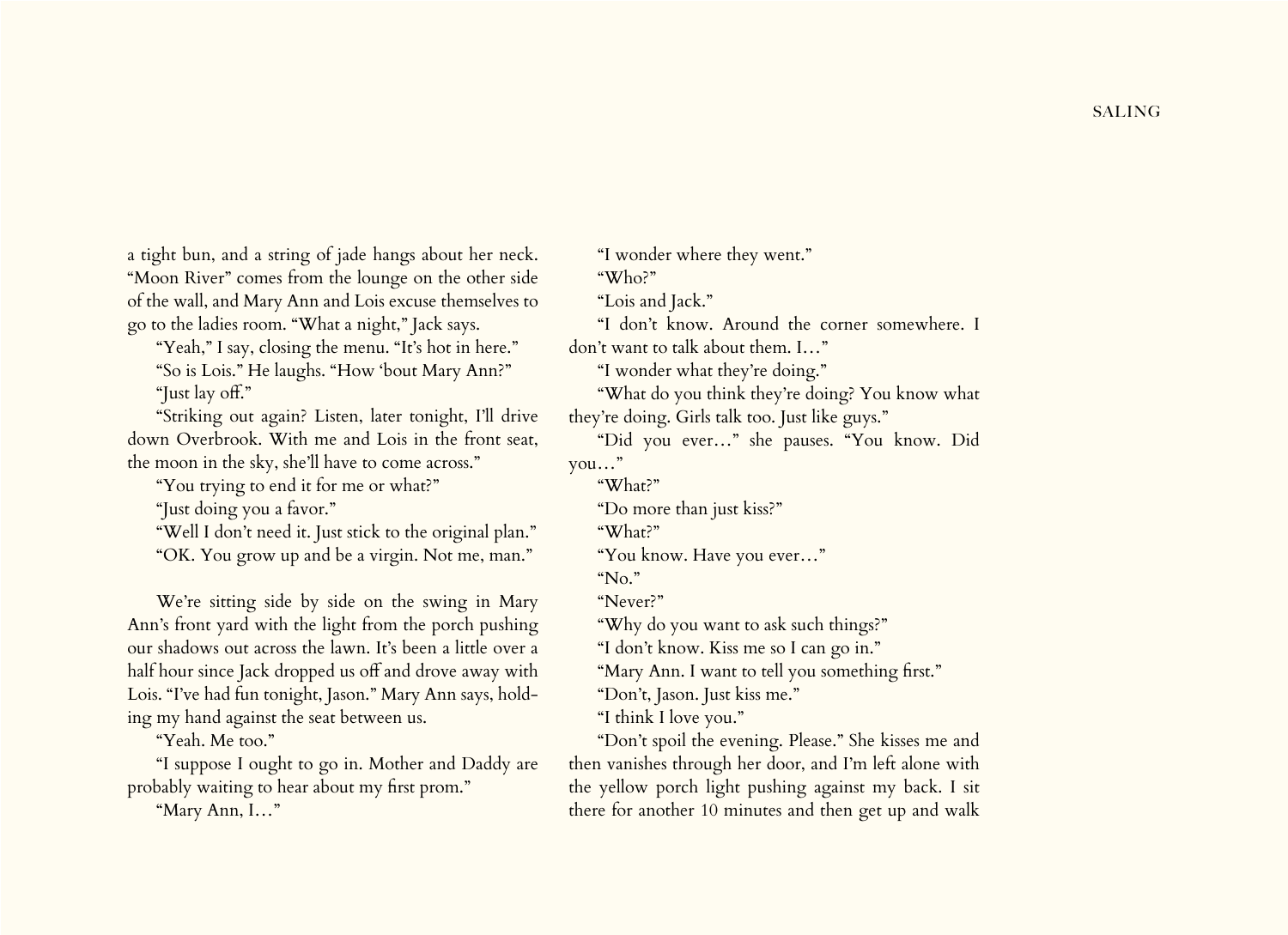down to the corner where I stand under the street lamp and wait another 20 minutes for Jack to come back to pick me up.

"How'd it go?" Jack asks as I get in the car. "All right."

Pop and Aunt Margaret spend the summer traveling, going from art shows to antique auctions, to college campuses where he lectures. Howard goes to summer camp and then to Uncle Joe's farm to spend the rest of the summer with June. I am left alone, working noons at Harry and Faith's Diner.

In the evenings, I sit on the back porch and watch fireflies climb through the dark in front of rows of honeysuckle and elderberry. I catch one and accidentally squeeze it, then watch as its moment of eternal phosphorescence dies.

From the porch, I also watch the stars and remember that what seems like infinite space is finitely bound by light, and that within the expanding shell of the universe all light is contained. A kind of eternal phosphorescence that would let us at any time, if we only knew the right direction, look on our own beginnings.

Mary Ann is dead. A plane crash in Colorado. Bodies

burned beyond recognition.

Thirty eight bodies lay along the edge of the Rockies just outside Denver, and the one they said was her they put in a sealed casket and lifted it onto a plane coming east. Now they drop the metal box into a hole and throw in two shovelfuls of dirt as a premature darkness crawls across the sky.

Clouds well up to the west and the south and obscure what is left of day. They roll over themselves as they move constantly closer to us, closer to the hill where Mary Ann and I sat at the beginning of summer.

"This is nice," she said.

"Pop bought it for Mom. For an anniversary present. Mom always wanted land."

"It's peaceful here. That's what I like about it. Daddy keeps saying we're going to move to the country. But we never will. He's been on the police force too long."

"He could move to the country and still be on the force."

"Not Daddy. He'd want to farm."

"We don't farm. We've got the garden, but that's all. Pop says he's going to put in a pond and stock it with bass."

"That's nice. But Daddy couldn't do that. He'd have